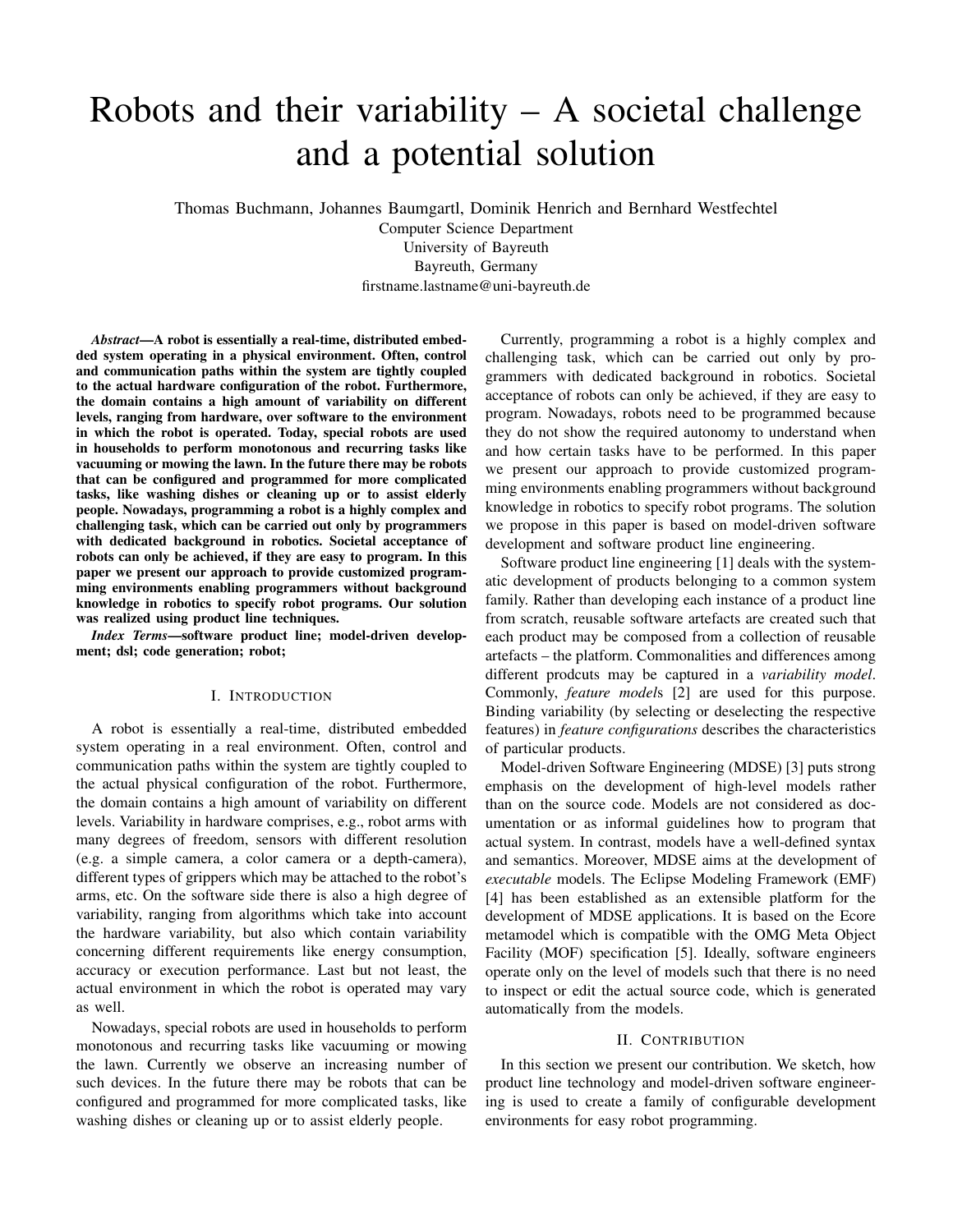## *A. Overview*

As stated in the previous section, the robotics domain includes a large amount of variability, ranging from variability in hardware over variability in software to variability within the environment the robot is operating in. Furthermore, programming a robot is a very challenging task, which can not be achieved without a dedicated background in robotics. To reduce the complexity and make programming robots easier and even possible for non-programmers, end users will only interact with a domain-specific language (DSL), which abstracts from all underlying tasks like scene detection, planning algorithms, etc.



Fig. 1: Conceptual overview of our contribution.

Figure 1 depicts the main building blocks of our contribution. The end user writes programs in a special DSL. The code generated from the DSL programs uses a special middleware. It contains all neccessary algorithms for environment perception, planning, execution, and communication with the hardware. The high amount of variability which is contained in all of the aforementioned artefacts is managed with the help of product line technology. Feature models are used to capture commonalities and differences. E.g. a certain algorithm implementation may differ with respect to accuracy, safety constraints, or energy consumption. Varying hardware, like absence or presence of certain sensors may also affect the actual algorithm implementation. Furthermore, the language the end user is interacting with should not contain any fragments, that could lead to code which can not be performed on the attached hardware [6].

#### *B. Technical realization*

In this subsection we provide insights into the current technical realization of our approach.

From the software product line perspective, the main challenge is the fact that we have to address variability on different layers of abstraction and even on different meta layers. As we

want to provide a development environment which is tailored to the used hardware (i.e. the robot), the programming language, i.e. the textual DSL has to be configured accordingly. This is achieved, by using FAMILE on the DSL's artefacts, like the Xtext<sup>1</sup> grammar file, the underlying Ecore model describing the language's abstract syntax tree (AST) and the  $\text{Acceleo}^2$  code generation template files. Please note that these artefacts are heterogeneous, i.e. each of them is based on a different metamodel. The only thing which is common to all of them is that the respective metamodels are based on Ecore. FAMILE provides support for managing heterogeneous product lines [7].

Figure 2 depicts on the right-hand side a cut-out of the Xtext grammar file for the DSL. In the middle, the mapping model is shown, while the corresponding feature configuration is located on the left-hand side. In case of a simple path planning algorithm, the DSL parser rule for the place operation should not contain any parameters, while with an *advanced* planning algorithm the parameter should be present. The specified feature configuration only uses the simple one, thus the assignment in the Xtext grammar is suppressed.

Access to the hardware is provided by a C++ library which also encapsulates the implementation of different algorithms used for path planning, grasp planning, collision detection, scene perception, etc. The library implementation also constitutes a superimposition of all variants. In its current state, we generate specific cmake makefiles before we invoke the C++ compiler. Currently, we are working on providing a C++ discoverer for the MoDisco framework. Like the already existing Java discoverer, it will allow to parse arbitrary C++ source code files into a corresponding Ecore-based model representation. Once the new discoverer is completed, FAMILE is able to map features to C++ source code fragments directly. Figure 3 gives an overview about the different models and tools involved in this project.

Currently the project is still under development, but the experiences with FAMILE in terms of addressing and managing variability of the different software artefacts at different meta levels and levels of abstraction are very promising. We are planning to test the resulting DSLs with undergraduate students in order to get results on their usability for standard robotic tasks (e.g. sort, pick and place, peg in hole, etc.).

## III. EXAMPLE

In this section we outline a prototype *Personal Robot* that operates based on the proposed DSL [8]. The used hardware is a common small industrial robot with a multi degree of freedom gripper and a depth camera mounted on the robot's wrist. The program loads the static environment and initializes two sensors that observe a certain volume of the robot's workspace and the robot itself.

The program's task is to pick all objects detected inside of the first sensing volume and place them on the tray located

<sup>1</sup>http://www.eclipse.org/Xtext

<sup>2</sup>http://www.eclipse.org/acceleo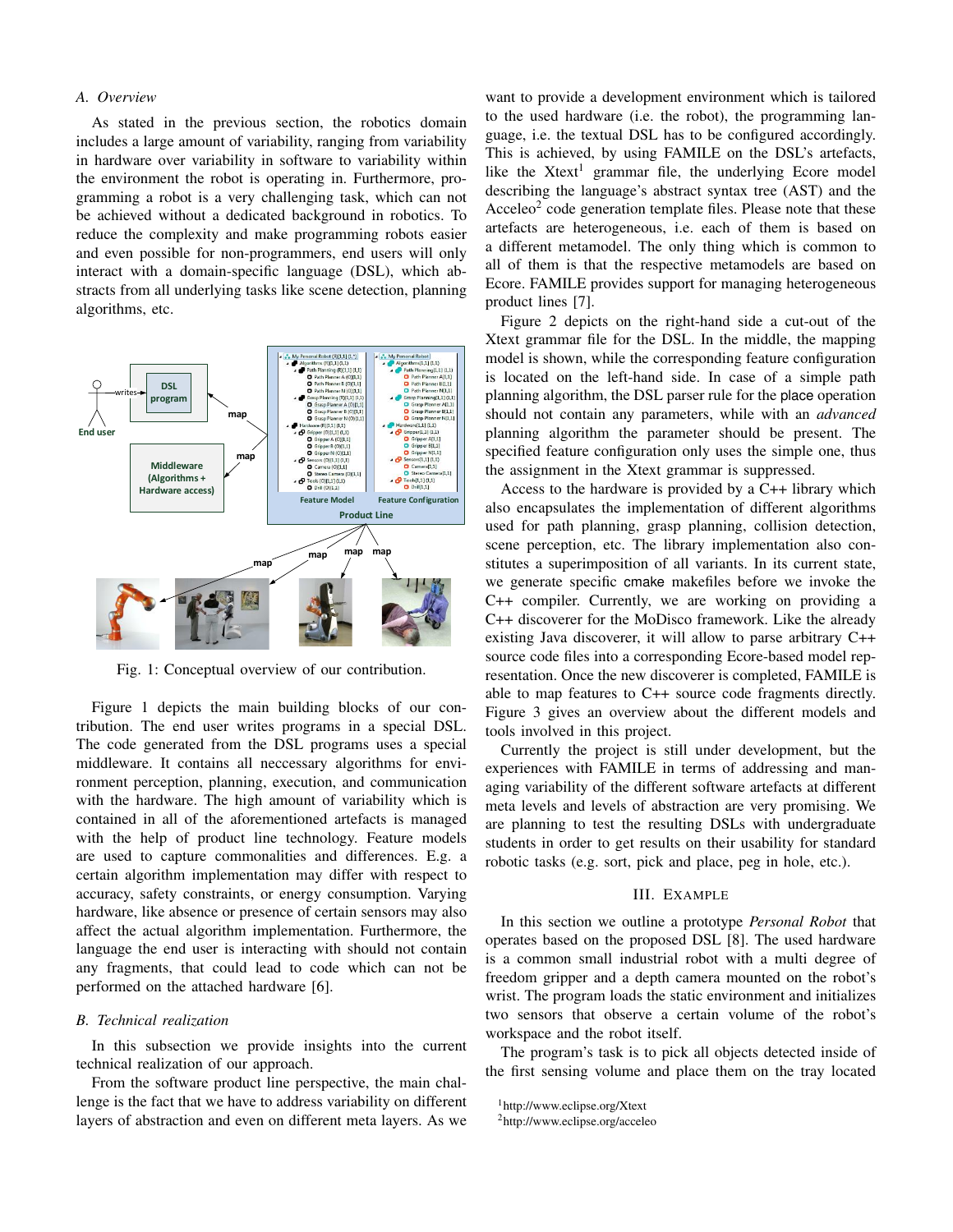

Fig. 2: Cut-out of the mapped Xtext grammar file.



Fig. 3: Conceptual overview about the usage of FAMILE in the product line for DSLs for robot programming.

inside the second sensing volume. The task includes a lot of challenging problems that relate to each other. First the objects that should be manipulated must be reconstructed using the physical depth sensor. Considering that a solution for the *next best view problem* has to be found. A feasible task-constrained grasp has to be planed for every reconstructed object and the corresponding placement pose [9]. Furthermore, the program has to plan a collision-free path in-between the grasp and placement pose.

Regarding the variability of hardware, the inputs and outputs of all building blocks have to match, especially after a hardware change. For example the object representation reconstructed by the sensor has to match with the other algorithms. The grasp planner has to correspond with the gripper and object representation. Those constraints and dependencies are covered by the product-line approach. Hence, a hardware configuration change affects the middle-ware and the configured DSL. The configured DSL only contains language elements which describe operations that can be performed on the attached hardware.

Going into the internals of a robotic program a crucial question is: What is about the order of execution? The program has to ascertain this order. Additionally, all exceptions during the execution have to be considered and resolved. At the DSL tier a selection of an object by a certain property has to regarded. The order of execution of the algorithm is also to decide considering for example reachability, task and time constraints. In our example (igure 4) the order of execution is large objects first, since small objects can be placed on the tray between the larger ones more easily.

Our proposed DSL covers the mentioned problems, enabling the programmer to focus on the task itself. Considering that, the DSL has functionalities for loading the environment and known objects, sensors that observe a certain volume (Figure 4a), a robot and methods to instruct the robot to grasp (Figure 4b), place (Ffigure 4c), and drop an object.